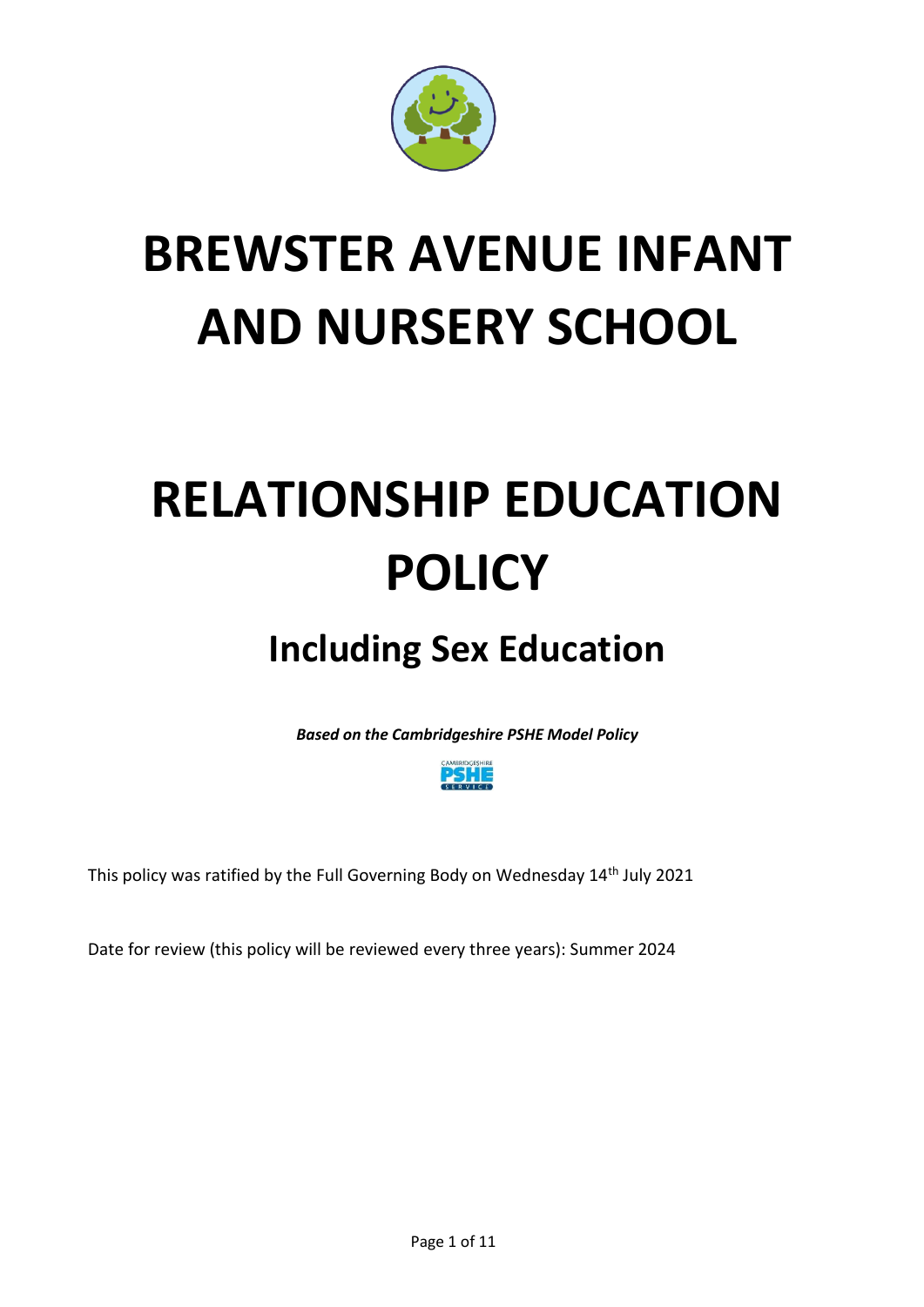# 1.Context

#### 1.1 Relationships Education in our school

We believe Relationships Education is learning about emotional, social and physical aspects of our lives, about ourselves and our relationships. It enables pupils to develop essential life skills for building and maintaining positive, enjoyable, respectful and non-exploitative relationships. It equips pupils with information and skills they need to understand about themselves, their peers and people they meet in the wider community. It explores risks, choices, rights, responsibilities and attitudes. It will help pupils to develop skills to keep themselves and others safer, physically and emotionally, both on and off line. Relationships Education enables pupils to explore their own attitudes and those of others respectfully.

#### 1.2 Context of Wider PSHCE

We deliver Relationships Education as part of our wider provision of Personal, Social, Health and Citizenship Education (PSHCE), which also includes statutory Health Education.

The aims of Relationships Education are further supported by interventions, extracurricular and enrichment activities we provide. For example, Anti-bullying week and Safer Internet Day.

#### 1.3 Intent of Our Relationships Education Curriculum

Through the delivery of Relationships Education we intend to further our school's aims of providing a curriculum which is relevant to the needs of pupils, both now and in the future. It will enable pupils to develop knowledge, skills and attitudes which enhance their personal development and wellbeing. This will have a direct, positive effect on their progress and achievement in school.

All adults in school will work towards achieving these aims for Relationships Education. We seek to enable our children to:

- develop interpersonal and communication skills
- develop positive, personal values and a moral framework that will guide their decisions and behaviour
- respect themselves and others, their views, backgrounds, cultures and experiences
- develop respectful, caring relationships based on mutuality, reciprocation and trust
- develop their ability to keep themselves and others safe, physically and emotionally, both on and off line
- develop their understanding of a variety of families and how families are central to the wellbeing of children
- explore relationships in ways appropriate to their age and stage of development
- value, care for and respect their bodies.

# 2. Implementing Our Policy

#### 2.1 Inclusion

In relation to those with special educational needs or disability, we ensure our Relationships Education programme provides for those with additional needs. We recognise that those with SEND are often more vulnerable to sexual harassment and abuse and that we need to ensure that children are supported to develop appropriate strategies and attitudes to keep themselves safer. We consider: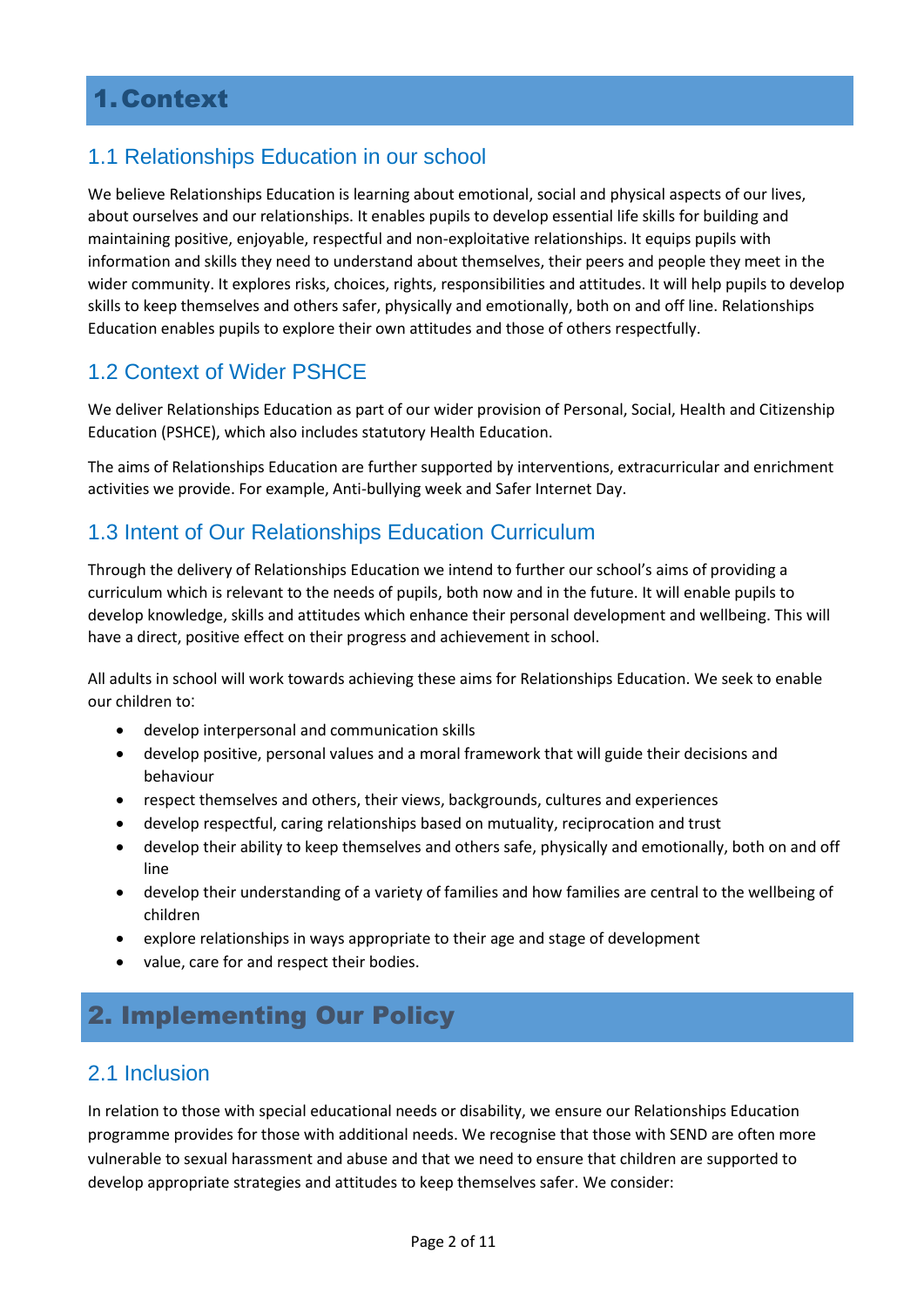- their level of vulnerability to coercion and pressure
- their previous experience of negative behaviours in peer or child-adult relationships
- their need to learn and demonstrate appropriate behaviour
- their need to develop self-esteem and positive body image
- the need to involve all staff, including ancillary staff and parents/carers, in policy development, planning and training
- the management of personal care
- clarity about sources of support for pupils.

## 2.2 Equality

The [Equality Act 2010](http://www.legislation.gov.uk/ukpga/2010/15/contents) has special resonance in Relationships Education. Through this area of learning we seek to develop key interpersonal skills such as respect and empathy which enable pupils to understand the rights and responsibilities we all have towards one another.

The protected characteristics are: age, disability, gender reassignment, marriage and civil partnership, pregnancy and maternity, race, religion or belief, sex and sexual orientation.

We will ensure that our provision of Relationships Education is not only equally accessible and inclusive for all pupils with protected characteristics, or who have family members with protected characteristics, but also that it reduces discrimination, advances equality of opportunity and encourages good relations between different groups.

In order to ensure that Relationships Education meets the needs of all:

- We will reflect a range of lifestyles and family structures so that all children see themselves and their families reflected back in the lessons.
- We will ensure that the law in relation to, for example, marriage, online behaviours, sexuality, sex and violence are explained in age appropriate ways.
- Where there are different cultural or religious views about families, relationships or behaviours, we will share these to ensure children see their family views represented.
- We will not seek to gain consensus, but will accept and celebrate difference.
- We will, as appropriate, ensure that a variety of views and beliefs are reflected back to pupils.
- In order to ensure that children of both sexes can access information they need, we will teach in mixed sex groups wherever possible.
- We will encourage respect and discourage abusive and exploitative relationships.
- We will not ask children to represent the views of a particular religious or cultural group to their peers, unless they choose to do so.

We support children in developing their knowledge about and attitudes towards diversity throughout units of work including:

- Diversity and Communities
- Family and Friends
- **•** Beginning and Belonging

#### 2.3 Safeguarding

We understand the importance of high quality Relationships Education as we fulfil our statutory safeguarding duties. Relationship Education enables pupils to understand about mutual, consensual and reciprocated relationships in all their forms. Whether the children are learning about friendships, families, relationships in school or the wider community, they will be developing essential skills which underpin their ability to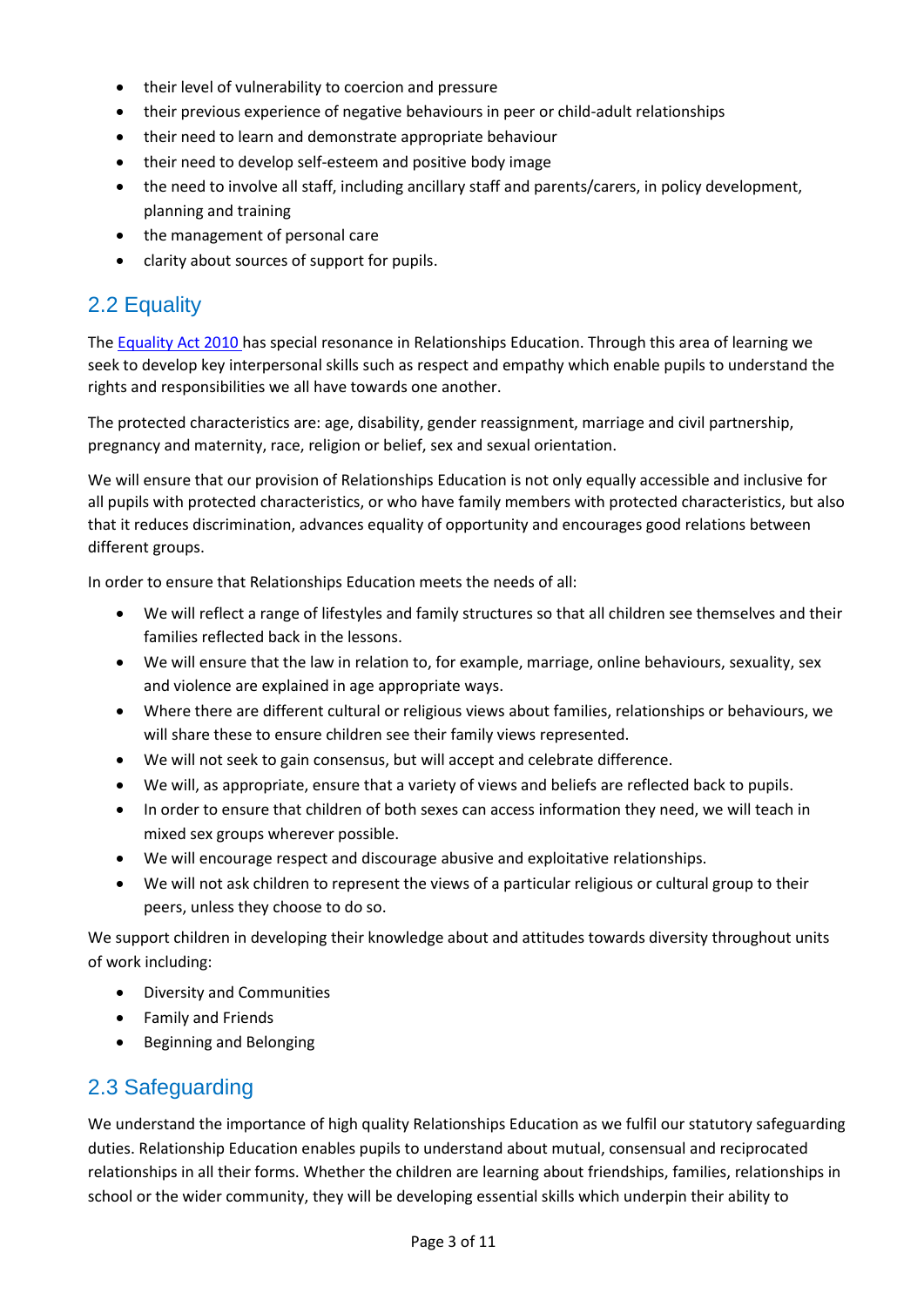recognise abusive relationships. Teaching about 'Family and Friends' and 'Anti-bullying' enables us to fulfil our statutory duty to prevent 'peer-on-peer' abuse.

In the case of RSE and Personal Safety, we recognise that effective teaching may alert children to what is appropriate and inappropriate behaviour (including inappropriate sexual behaviour) and that there is an increased possibility that a disclosure relating to abuse may be made. RSE and Personal Safety enable us to fulfil our duty to prevent Female Genital Mutilation (FGM). All staff are aware of the Safeguarding and Child Protection procedures and will report disclosures or concerns to the Designated Safeguarding Lead (DSL) immediately.

#### 2.4 Development of the Policy

This policy has been developed in consultation with pupils, staff, governors and parents/carers. The consultation period followed the provision of information about the duties and statutory elements which have to be included in Relationships Education. It has also included gathering views on needs and priorities for the school community.

All views expressed by pupils, staff, governors and parents/carers about the policy have been considered. Consultation did not give a veto to individual members of the school community. The final decision on policy and delivery has been made by the school, having listened to the needs and views of the school community.

## 2.5 Consulting on our Policy

Parents/carers and other stakeholders have been given information about Relationships Education and have been asked to share relevant views and beliefs and to consider the suitability of the school's aims for Relationships Education.

Parents/carers and pupils have been consulted directly through surveys. Parents/carers have also been represented by a parent/carer governors.

Further consultation with parents/carers and pupils will be carried out when the policy is reviewed, which happens at least every 3 years.

# 3. Involving the Whole School Community

#### 3.1 Working with Staff

Teaching Relationships Education can be very rewarding, but we understand that, in order to feel confident, staff need opportunities to develop their own knowledge, skills and attitudes. We recognise that every adult has different personal beliefs and attitudes, but that all teachers must understand and comply with their duties connected with safeguarding, equality and inclusion.

Teachers have a duty to deliver statutory areas of the curriculum and all teachers will be supported to develop their skills in delivering non statutory areas such as sex education. We will discuss relevant issues and staff concerns and, where appropriate, arrange training to enable staff members to feel confident in delivering the various aspects of Relationships Education. We will also encourage the sharing of good practice. We may also use team teaching to develop confidence.

#### 3.2 Engaging with Pupils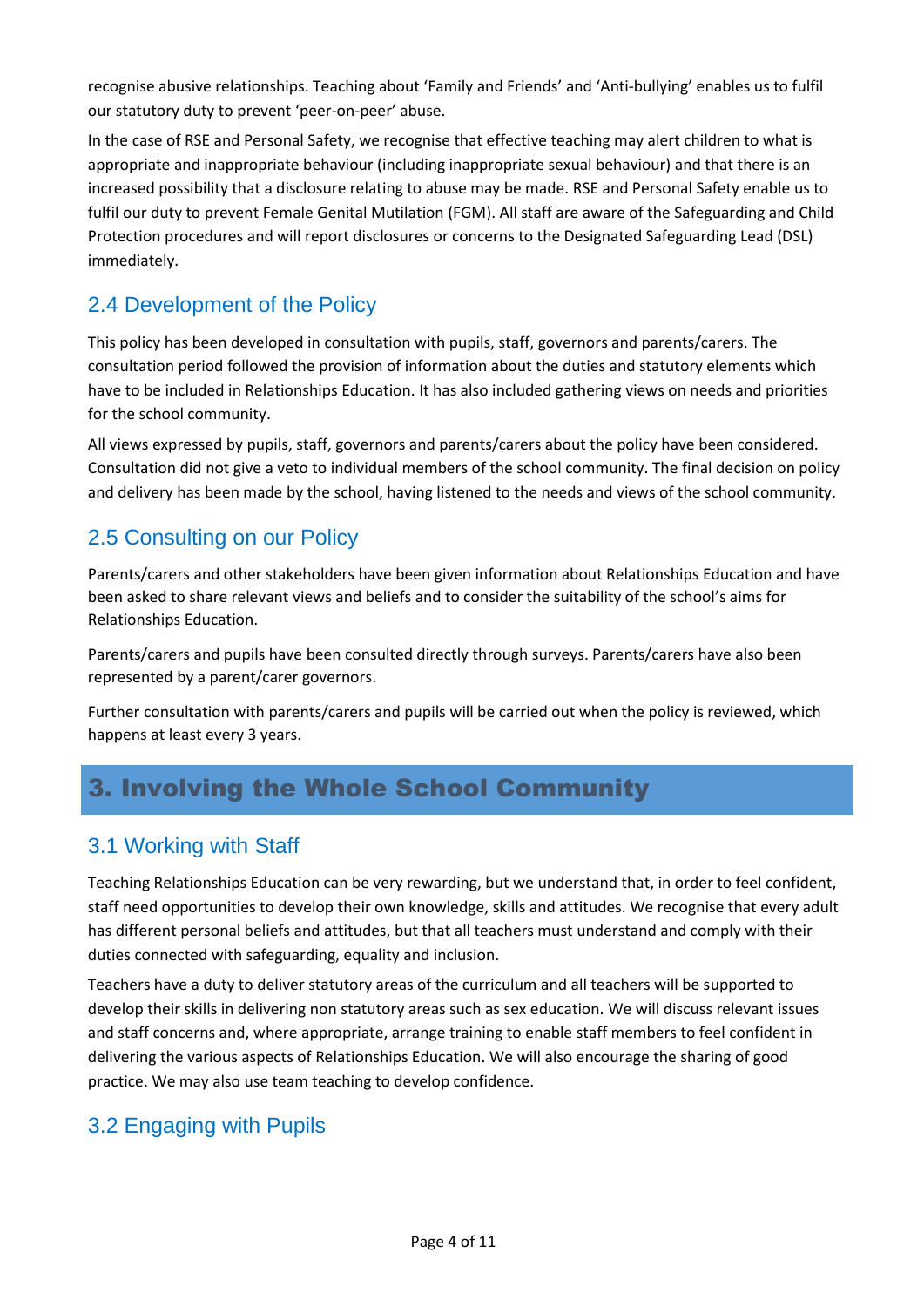We will involve pupils in the evaluation and development of their Relationships Education in ways appropriate to their age. We will seek opportunities to discuss children's views about the content of their PSHCE lessons.

- We will engage the pupils in assessment activities to establish their development needs, for example 'Draw and Write' activities.
- We will encourage pupils to ask questions as they arise.
- We will ask pupils to reflect on their learning and set goals for future learning.

#### 3.3 Working with Governors

This policy has been developed with governor involvement, so that the governors are able to fulfil their statutory duties.

It is the responsibility of the governors to ensure, through consultation, that the Relationships Education Policy reflects the needs and views of our community.

In order to facilitate this process, the Relationships Education Policy will appear annually on the agenda of one governors' meeting. The policy will be available on the school's website.

It is the role of governors to ensure that:

- pupils make progress in Relationships Education in line with the expected educational outcomes
- the subject is well led, effectively managed and well planned
- the quality of provision is subject to regular and effective self-evaluation
- teaching is delivered in a way which is accessible to all
- clear information is given to parents/carers
- the subject is resourced and taught in a way which enables the school to fulfil statutory requirements.

#### 3.4 Communicating with Parents/carers

Parents/carers are the first educators of their children about relationships, emotions, empathy, respect and growing up. We recognise that many children like to receive information about relationships from their parents/carers in addition to their learning in school. Therefore we seek to work in partnership with parents/carers when planning and delivering Relationships Education. We will encourage this partnership by:

- Sharing details of our curriculum on our website
- Providing supportive information about parents' role in Relationships Education e.g. via the newsletter
- Signposting parents/carers to sources of support to help them address the needs of their child or build their own confidence in talking about relationships with their children.

#### 3.5 Working with External Agencies and the Wider Community

We believe that all aspects of Relationships Education are most effectively taught by those who know our pupils well and are aware of their needs. We encourage visitors to our school, who may enhance, but never replace, our planned provision. We will work closely with visitors to ensure that the needs of our pupils are met.

We will follow this Code of Practice when working with visitors:

The care and management of pupils is the responsibility of the school at all times.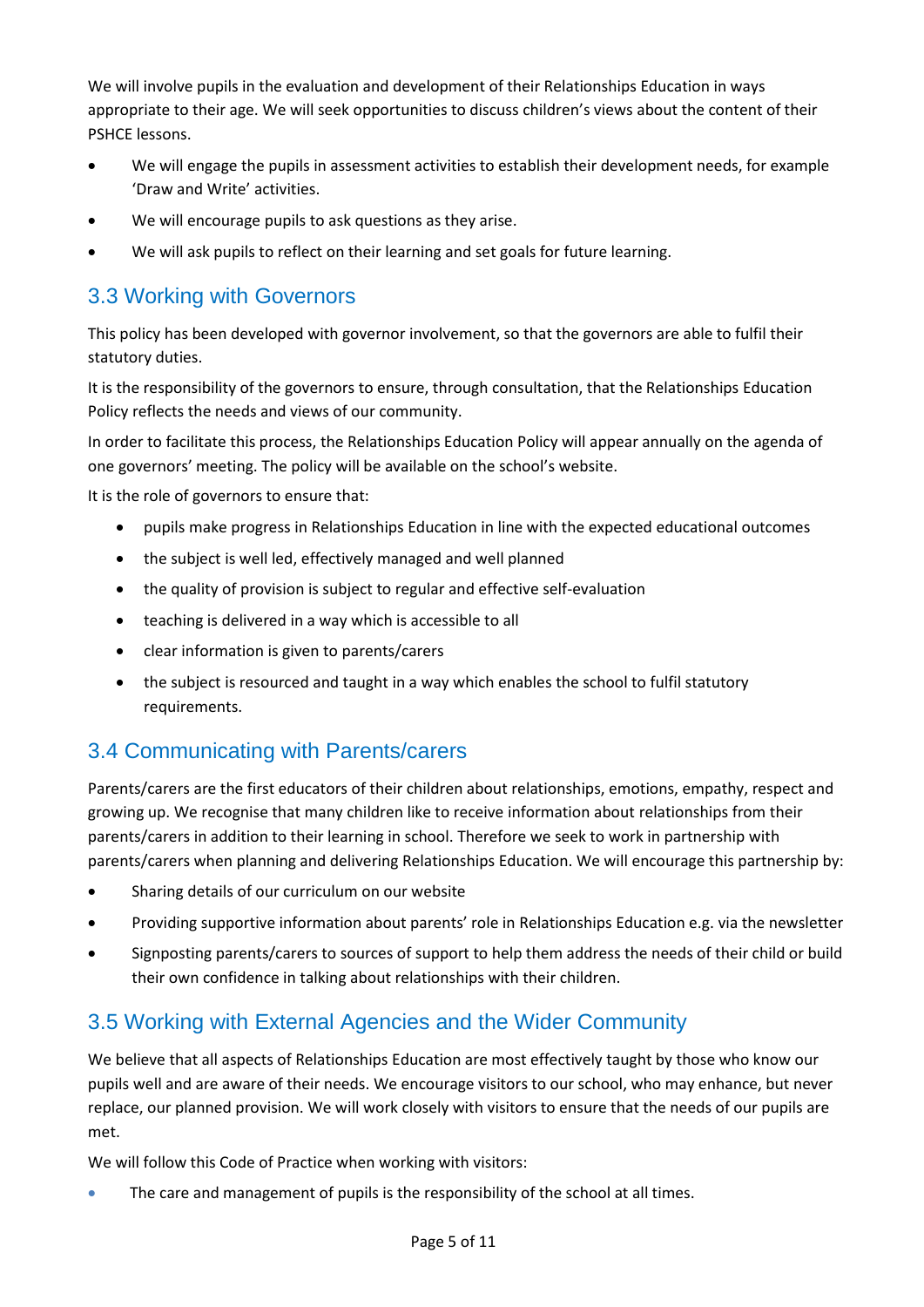- In class teaching situations, visitors will not be asked to work alone with pupils, but will be supported by a member of staff.
- All visitors will be made aware of the content and principles of this Policy, prior to their visit.
- **All lessons will be planned in direct liaison with the Class teacher, taking account of the age and needs** of the group and the context of the work within the Relationships Education programme.
- Visitors will be reminded that, whilst contributing to Relationships Education in a classroom setting, they must adhere to the same confidentiality code as staff members. Class teaching must be seen as separate from health or other targeted interventions to support wellbeing.
- Any resources which a visitor wishes to use or distribute will be discussed and agreed with the Class Teacher beforehand.
- The contributions of visitors will be regularly monitored and evaluated.

# 4. Curriculum Organisation

Our Relationships Education Curriculum (see appendix) is wholly consistent with the DfE statutory requirements for Relationships Education and Health Education (2020), National Curriculum (2014), other DfE and OfSTED guidance. It also reflects best practice described by the Sex Education Forum and PSHE Association. We consider Relationships Education to be a continuous process of learning, which begins before the children enter our school and continues into adulthood. We have planned a curriculum appropriate to each age group with a spiral of progression. All adults working with children have a part to play in supporting the delivery of Relationships Education.

Relationships Education is learning about:

- Families and People who care for me
- Caring Friendships
- Respectful Relationships
- Online Relationships
- Being Safe

Our PSHCE topic structure does not separate delivery of Relationships Education from Health Education and wider PSHCE. We deliver topics which, taking the lead from children's lived experiences, consider related themes including development of knowledge, skills and attitudes in an integrated way. The topics where Relationships Education is a significant driver are:

- Anti-bullying
- Digital Lifestyles
- Diversity and Communities
- Family and Friends
- Managing Change
- My Emotions
- Personal Safety
- Relationships and Sex Education

Also: Working Together, Beginning and Belonging, Rights, Rules and Responsibilities

Relationships Education will be taught in:

- PSHCE through designated lessons, circle time and focused events
- Other curriculum areas, especially Science, English, RE, PE and computing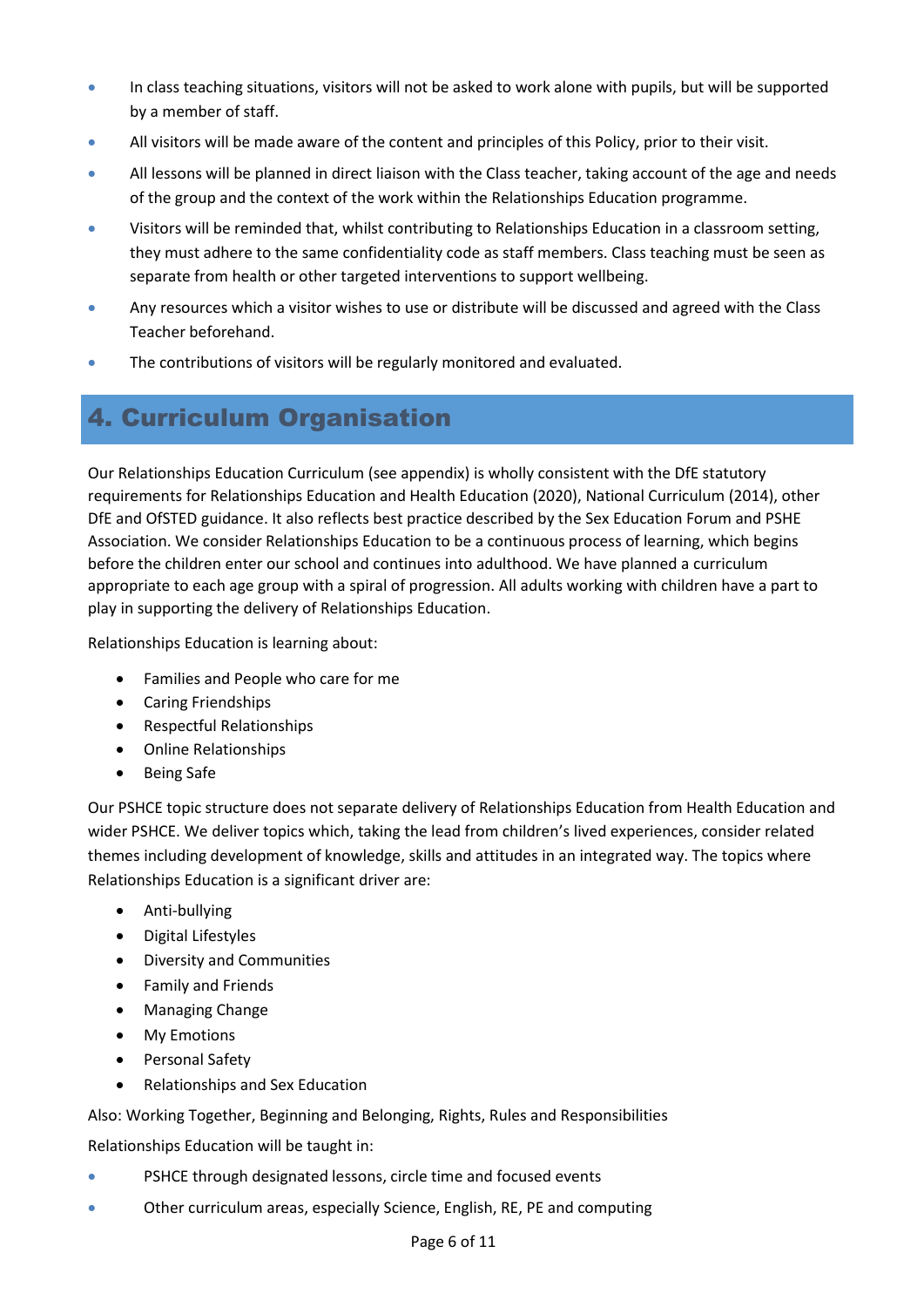Enrichment activities, especially our assembly programme, involvement in school trips and adventurous activities, weekly woodland learning, and theme days/weeks e.g. Safer Internet Day and Anti-Bullying Week.

# 4.1 Teaching Methodologies

Our aim is that teachers use a range of teaching methodologies where skills such as communication, compromise and negotiation are practised in classroom situations and where attitudes such as respect and empathy are modelled and discussed. We encourage teachers to ensure that group work, debate, taking other people's view points and working together are practised in all PSHCE lessons and across the wider curriculum. Our Relationships Education lessons are not simple opportunities to give information, but to explore views and perspectives and develop possible solutions through discussion and interaction.

In keeping with this approach we base our curriculum on a series of questions children will have the opportunity to engage with, rather than banks of knowledge they will acquire.

**Ground Rules:** Relationships Education is taught in a safe, non-judgemental environment where all adults and children are confident that they will be respected. Specific ground rules will be established at the beginning of any Relationships Education work, in addition to those already used in the classroom. They will cover the following areas:

- appropriate use of language
- **the asking and answering of personal questions**
- strategies for checking or accessing information.

**Distancing Techniques:** In order to protect children's privacy, we will employ teaching and learning strategies which enable them to discuss issues without disclosing personal experience. For example, we will use fiction, puppets, case studies, role-play, videos, to enable children to share ideas and opinions and to practise their decision-making skills in a safe learning environment.

#### 4.2 Anti-bullying and Friends and Family

#### 4.2.1 Our Aims for Anti-bullying and Friends and Family

We recognise that children learn about skills which contribute to their ability to build and sustain healthy relationships in a wide variety of ways, not only through planned lessons, but through their everyday experiences at school and at home. Our school ethos, wider enrichment opportunities and the interventions and support offered all contribute to the development of these skills.

In addition to our broad aims for Relationships Education, in our planned lessons on Anti-bullying and Family and Friends we aim to ensure that, in an age-appropriate way children:

- Learn skills for developing and sustaining healthy friendships
- Are able to apply principles of mutuality, equality, respect and loyalty across different types of relationships
- Are able to identify coercion, manipulation and power imbalance across different types of relationships
- Learn that empathy, communication skills, emotional literacy and positive mental health all contribute to healthy relationships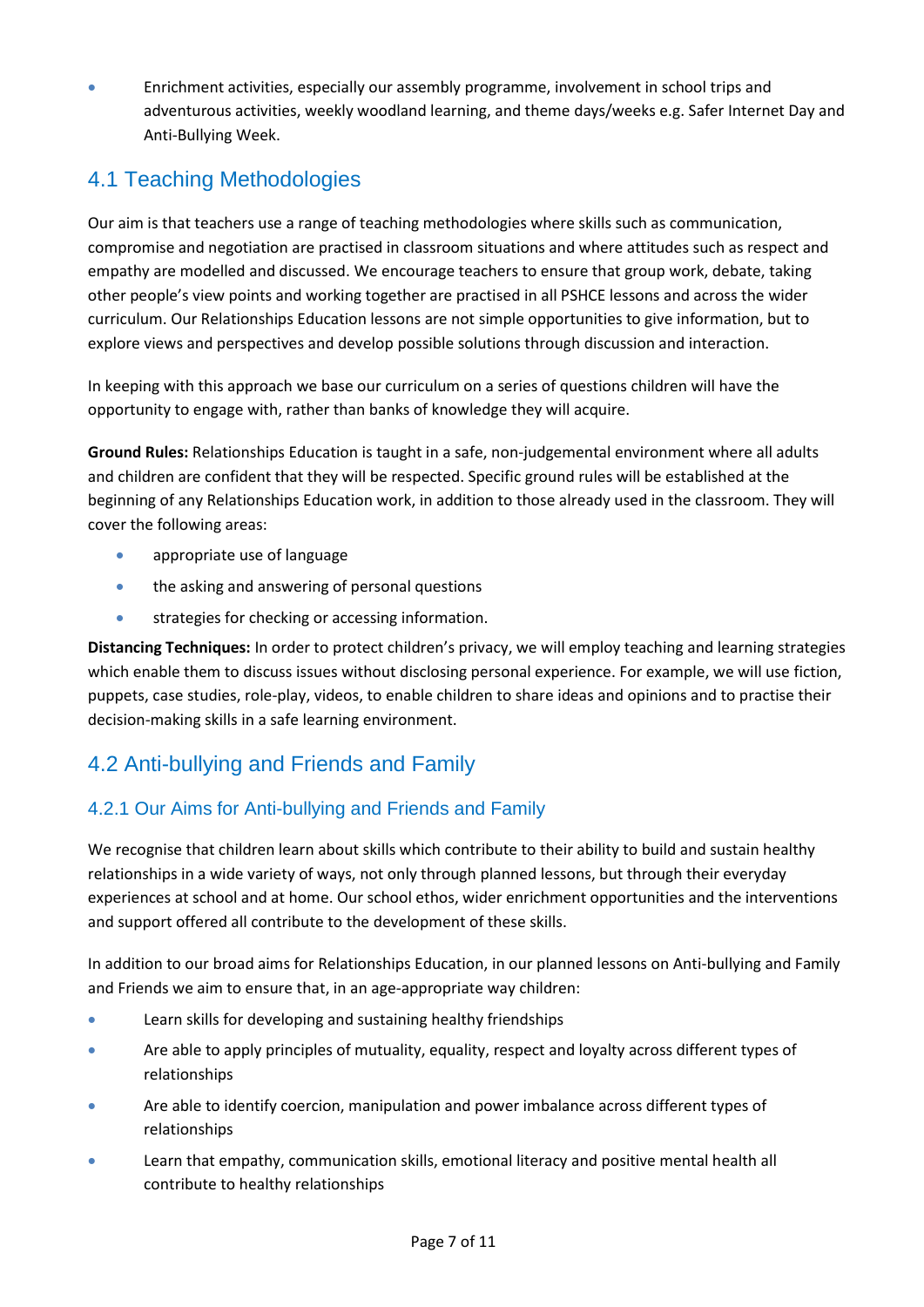- Learn about the breadth of different family structures, lifestyles, religions and cultures and understand how to show respect and celebrate difference
- Are able to ask for support and support others when relationships are tough.

#### 4.2.2 Our School Context

We weave a variety of approaches which support Anti-bullying into the wider life of our school e.g. participation in Anti-bullying week and our assembly programme. We offer a variety of interventions and support to children experiencing mental ill health e.g. additional TA support, Play Therapy. All members of staff understand their role in supporting our strong anti-bullying culture.

Other school policies which are particularly relevant to our work to support mental health are Safeguarding, Behaviour, Anti-bullying, Acceptable Use.

#### 4.3 Relationships and Sex Education (RSE)

#### 4.3.1 Our Aims for RSE

We recognise that children learn about relationships and their growing and changing bodies at home and at school. We believe that a partnership between home and school is the most supportive environment for learning in this area. At school children learn about RSE topics though planned lessons, but also through wider provision and our inclusive school environment.

In addition to our broad aims for Relationships Education, in our planned lessons on Relationships and Sex Education we aim to ensure that children:

- develop understanding of stable relationships (including marriage) and family life as a positive environment for bringing up children
- name the private parts of the body confidently and communicate with trusted adults to keep themselves safe
- **•** understand the attitudes and skills needed to maintain personal hygiene

#### 4.3.2 Our School Context

At Brewster Avenue, RSE, combines elements of Relationships Education (e.g. learning about families, personal safety and emotional wellbeing) with aspects of Health Education (e.g. learning about personal hygiene and health eating). Although 'RSE' as a subject is not statutory at primary level, many aspects of our RSE topic are statutory parts of Relationships Education and Health Education. Some elements of our RSE topic are part of the statutory National Curriculum for Science (e.g. naming body parts).

We understand that at times children will benefit from varying methods of delivering the RSE curriculum. For example, we often use small group teaching where this will help us to meet the needs of particular children more effectively.

#### 4.4 Curriculum Materials and Resources

We will primarily use the Cambridgeshire Primary Personal Development Programme and the resources recommended within it when planning and delivering Relationships Education. We will avoid a 'resource-led' approach, instead focussing on the needs of the children and our planned learning objectives. We will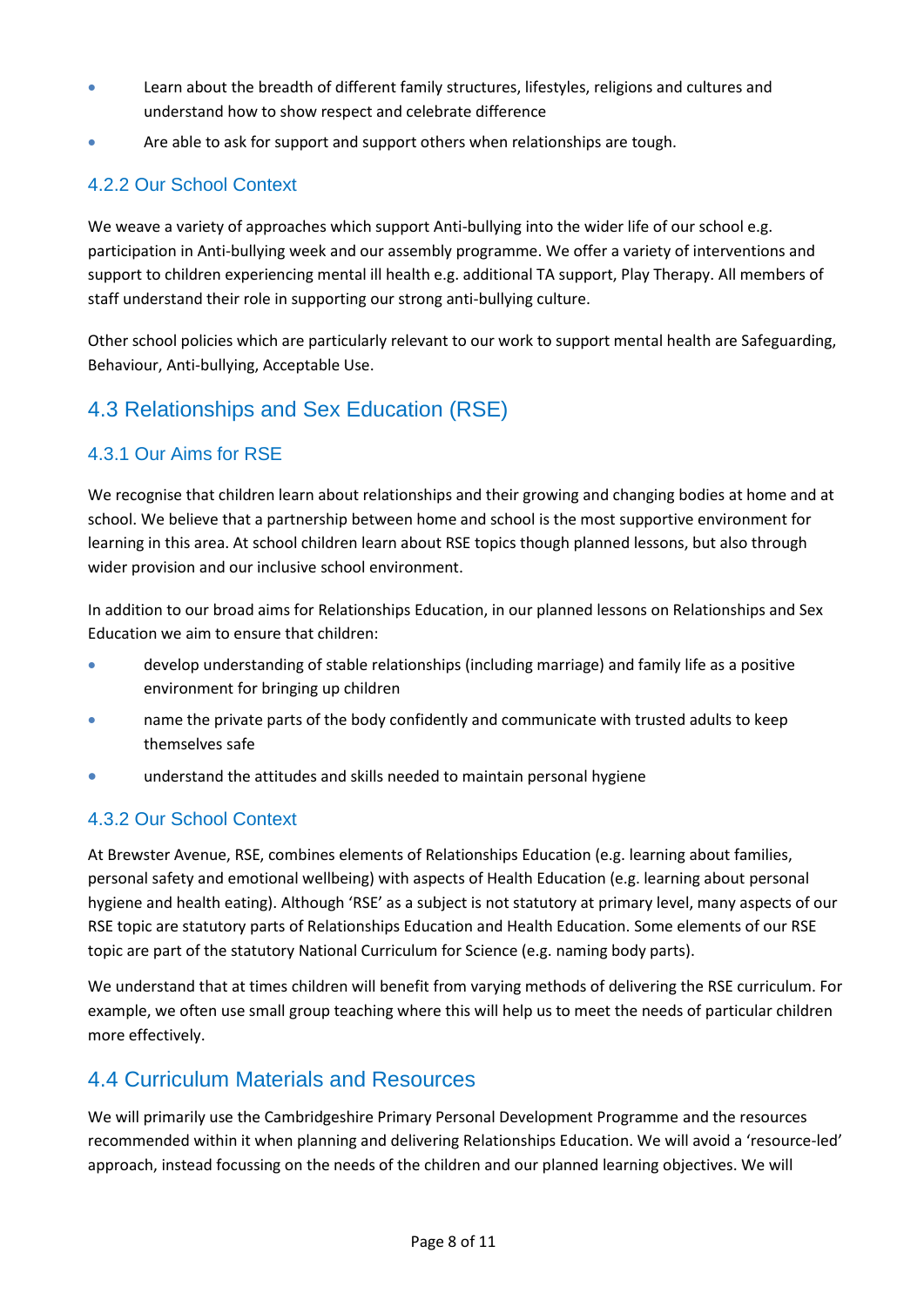carefully select resources which meet these objectives. We will evaluate teaching resources thoroughly before using them. We will select resources which:

- are consistent with our curriculum for Relationships Education
- relate to the aims and objectives of this policy
- are suitable to the age, maturity, needs, linguistic proficiency and ability of the children
- appeal to adults and children
- are up-to-date in factual content
- are produced by a reputable organisation
- do not show unfair bias e.g. towards a commercial product, religious view point
- avoid racial, gender, sexual, cultural and religious stereotyping and heteronormativity
- encourage active and participative learning
- conform to the statutory requirements for Relationships Education.

#### 4.5 Safe and Effective Practice

With regards safeguarding:

- Staff are unable to offer absolute confidentiality.
- We will reassure children that staff will act in their best interests and that this may involve sharing information if the child is at risk of harm.
- Children will be told if information is to be shared (taking special care with very young children or those with significant special needs) and will be offered appropriate support.

Professionals, such as school nurses and youth workers, are bound by their professional codes of conduct when offering advice and guidance to individual pupils. This often involves offering a greater level of confidentiality than school staff are able to give. However, in a classroom and other teaching situations, when they are contributing to our planned Relationships Education programme, they will follow the school's protocol. Health professionals will ensure that children are aware of the boundaries of confidentiality when beginning work with classes.

**Answering Questions:** We acknowledge that sensitive and complex issues will arise in Relationships Education, as pupils will naturally ask questions. When spontaneous discussion arises, it will be guided in a way which reflects the stated school aims and curriculum content. As a first principle, we will answer questions relating to the planned curriculum for that age group or below to the whole class. We will inform families about questions which go beyond the planned curriculum, so that they can choose the best way to address the question. If a member of staff is uncertain about the answer to a question which goes beyond the curriculum, or whether they wish to answer it, they will seek guidance from the PSHCE leader/Designated Safeguarding Lead.

When answering questions, we shall ensure that sharing personal information by adults, pupils or their families is discouraged. Where the question indicates the need for pastoral support, the conversation will be deferred to a time outside the teaching session and other colleagues may be involved. Where a question or comment from a pupil in the classroom indicates the possibility of abuse, coercion or exploitation, teachers will pass this information to the DSL in line with the school Safeguarding policy.

#### 4.6 Assessment, Recording, Reporting

Relationships Education will be assessed in a variety of ways, including the use of self-assessment and teacher assessment. Guidance provided in the Cambridgeshire Primary PDP will be used.

We will also Evidence Me observations to record individual responses in PSHCE.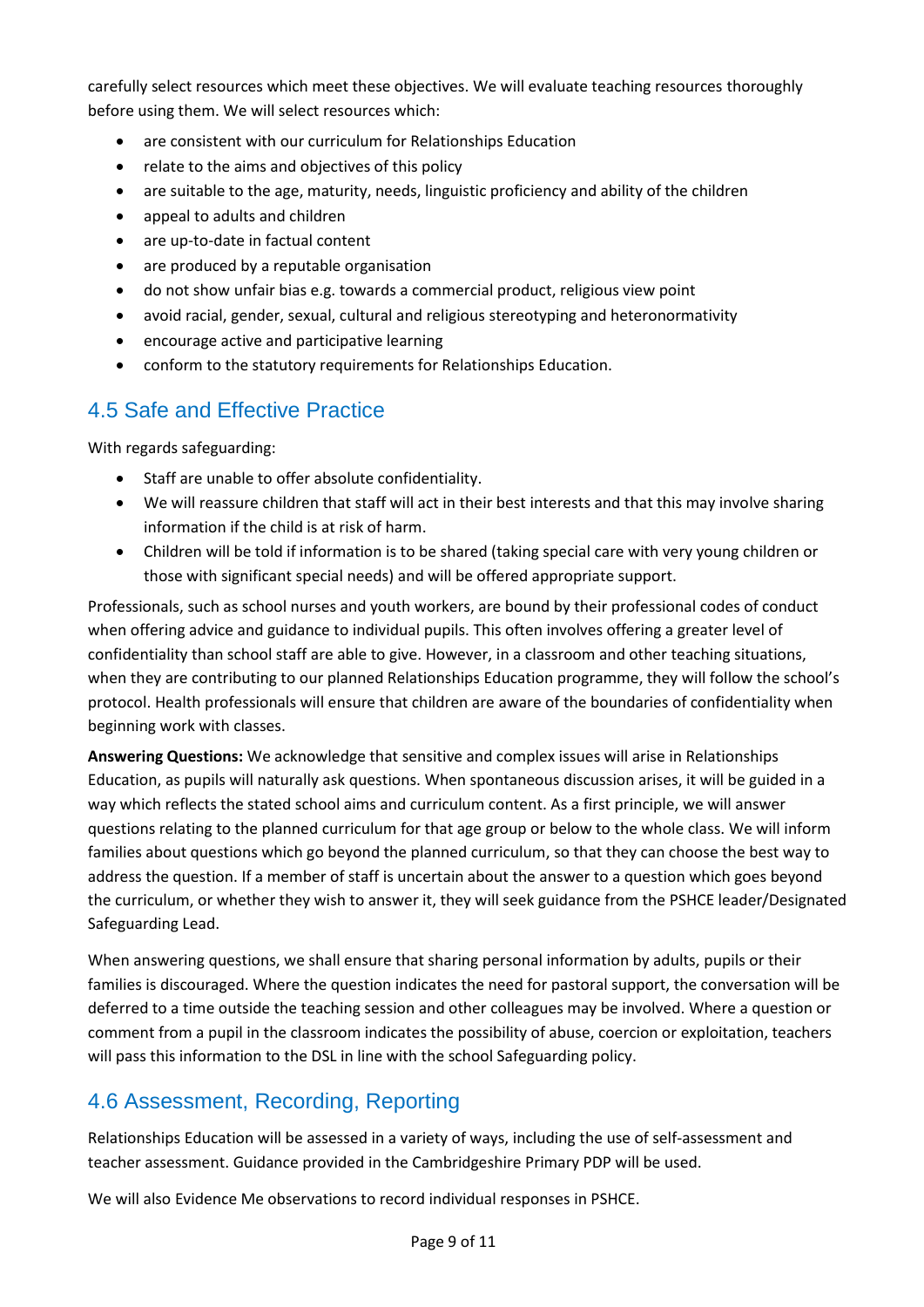# 5. Sex Education Policy

#### 5.1 Definition of Sex Education

Following guidance from the DfE, we define Sex Education as learning about 'how a (human) baby is conceived and born'.

This extends the learning about sexual reproduction in 'some plants and animals' required through the Science national curriculum. It also complements the statutory requirement to teach about puberty as part of Science and Health Education, as understanding sexual reproduction in humans enables children to understand the processes of puberty.

IN KEY STAGE 1, ALL ASPECTS OF THE SEX EDUCATION CURRICULUM ARE ALSO REQUIREMEMTS OF THE SCIENCE OR HEALTH AND RELATIONSHIP CURRICULUM AND THEREFORE STATUTORY.

#### 5.2 Consultation about Sex Education

We have a taken into account the DfE's recommendation that all primary schools have a Sex Education programme and we understand that this is not statutory. We understand that our teaching in sex education must be tailored to the needs and physical and emotional maturity of the pupils.

#### 5.3 Content of Sex Education

The content of our Sex Education programme will be gradually developed in an age appropriate way. Y1/2 will learn that human babies grow inside their mothers alongside learning in Science that adult animals produce offspring like themselves e.g. cats have kittens, cows have calves etc.

#### 5.4 Teaching Methodologies

In Sex Education there is a certain amount of knowledge which has to be imparted. Teachers will give the facts in an accessible way using a range of approaches, such as picture books and scientific descriptions.

#### 5.5 Delivery of the Sex Education Curriculum

Sex Education will be delivered as part of our topic called Relationships and Sex Education (RSE) by a teacher, who knows the needs and natures of the children. The teacher is best placed to tailor the learning to the needs of the pupils.

#### 5.6 Right to be excused from Sex Education

Parents/carers have the right to request that their child be excused from some or all of Sex Education delivered as part of statutory Relationships Education. However, in Key Stage 1, all aspects of the sex education curriculum are also requirements of the science or health and relationship curriculum and therefore statutory.

# 6. Monitoring, Review and Evaluation

Monitoring, review and evaluation of the Policy is the responsibility of the head teacher. The governing body will ask for information relating to the effectiveness of the policy when it is monitored every year.